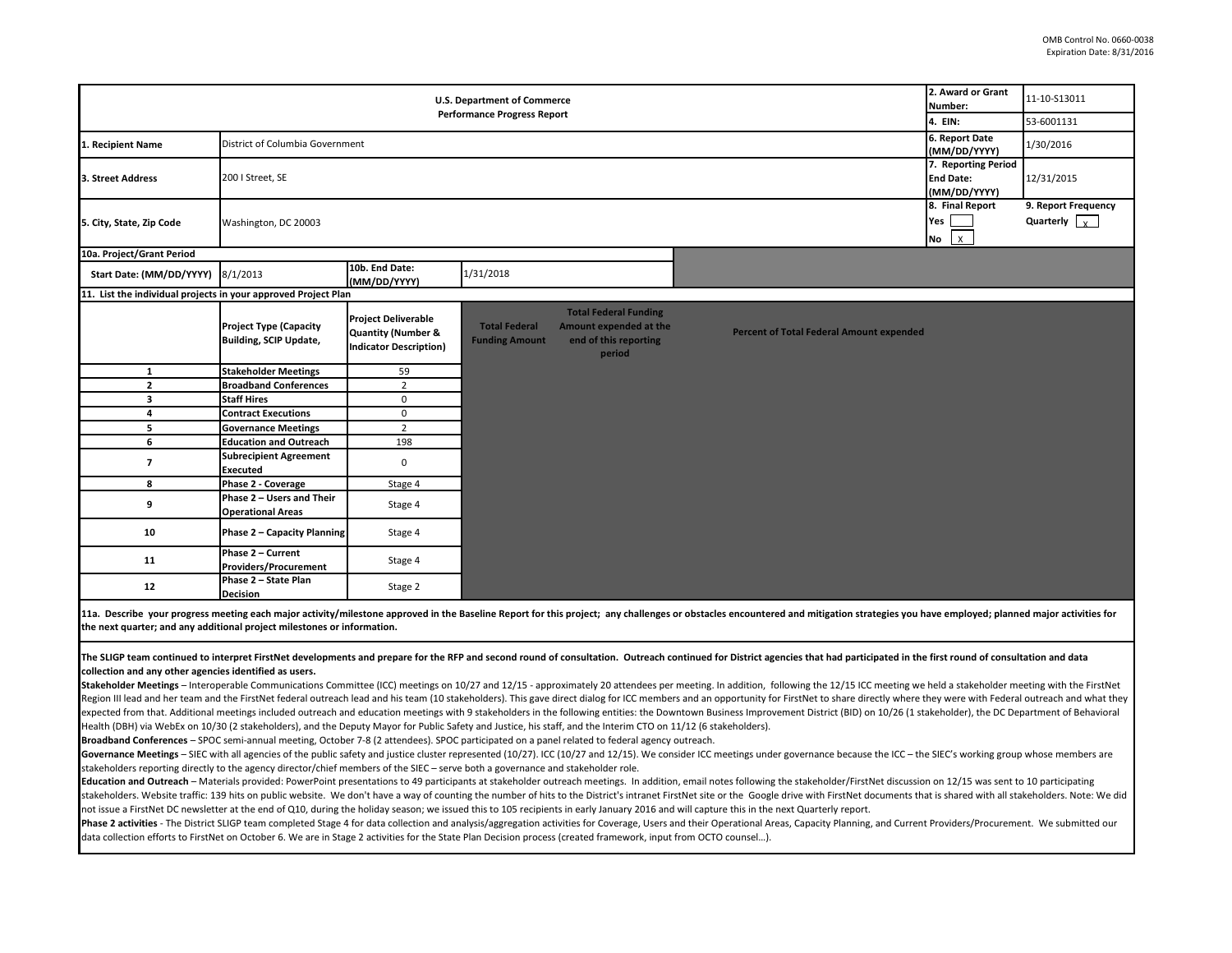11b. If the project team anticipates requesting any changes to the approved Baseline Report in the next quarter, describe those below. Note that any substantive changes to the Baseline Report must be approved by the Depart **Commerce before implementation.** 

Not applicable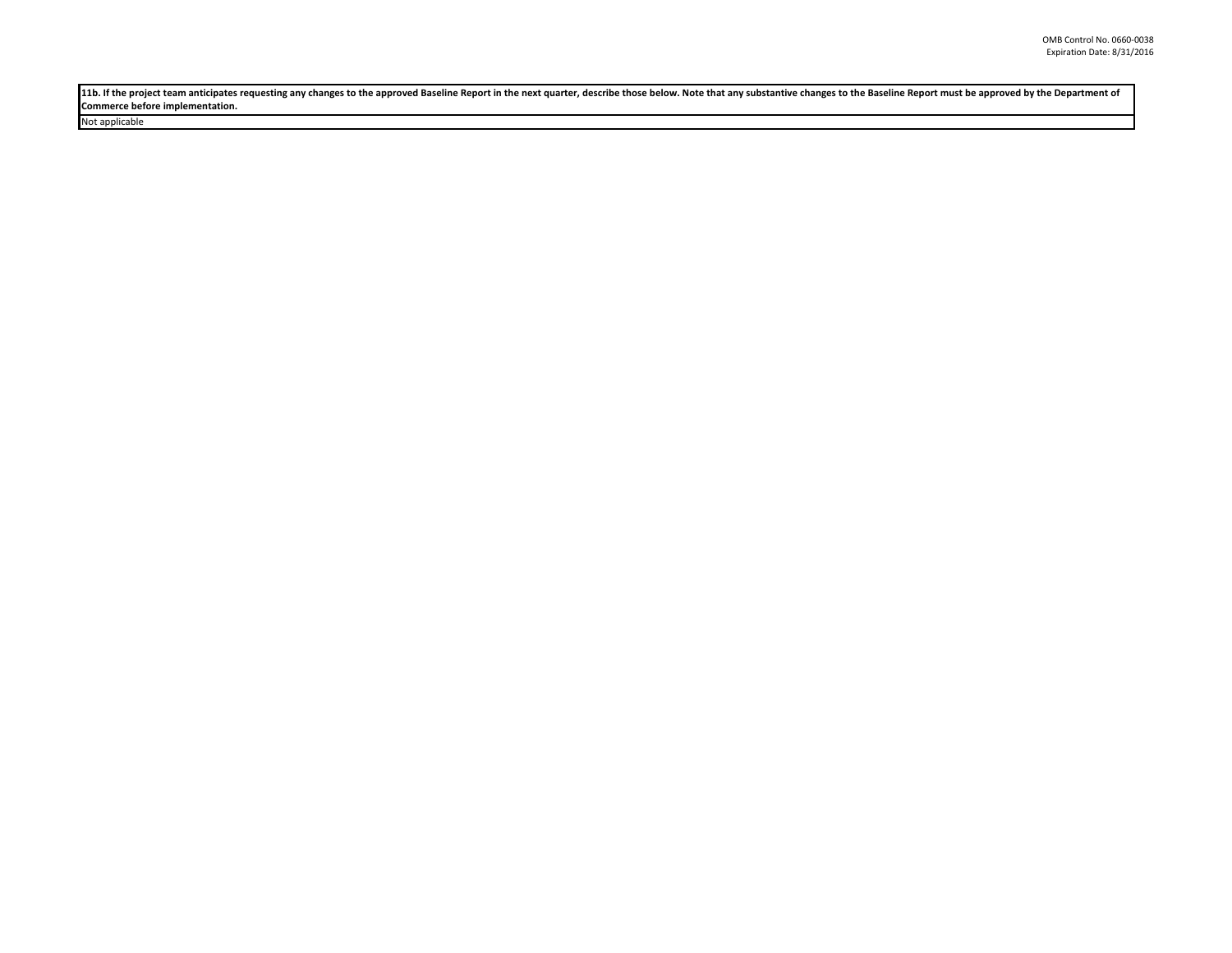|  | 11c. Provide any other information that would be useful to NTIA as it assesses this project's progress. |  |
|--|---------------------------------------------------------------------------------------------------------|--|
|--|---------------------------------------------------------------------------------------------------------|--|

The SLIGP team reviewed, sought stakeholder input, and provided response the FirstNet Cyber Security Notice (amendment No. #23) by the stated deadline of 10/21.

Members of the SLIGP team attended the MDST Users Group Meeting and News 10/22, the District of Columbia-FirstNet Data Collection discussion with Claudia Wayne 10/26, the FirstNet SPOC Webinar 10/18, and the webinar/live s of the FirstNet board meeting 12/9. We conducted our quarterly call with NTIA grant official Yuki Myamoto on 11/23.

## **11d. Describe any success stories or best practices you have identified. Please be as specific as possible.**

The Papal visit in Washington focused attention on the transportation system given the Pope's public activities. There was successful coordination between the various interagency command centers, many of them staffed with Liaison Officers from ICC agencies.

In addition to ICC agencies, partners within the National Capital Region continue to coordinate data communication projects such as the Automated Fingerprint Identification System (AFIS), License Plate Readers (LPR), Regio Sharing, body worn cameras, dashboard applications and CAD sharing.

## **12. Personnel**

**12a. If the project is not fully staffed, describe how any lack of staffing may impact the project's time line and when the project will be fully staffed.**

| 12b. Staffing Table                                                                                                                   |                                                                                         |                            |                                                                                           |                      |                                      |                   |                 |                                         |                                          |
|---------------------------------------------------------------------------------------------------------------------------------------|-----------------------------------------------------------------------------------------|----------------------------|-------------------------------------------------------------------------------------------|----------------------|--------------------------------------|-------------------|-----------------|-----------------------------------------|------------------------------------------|
| <b>Job Title</b>                                                                                                                      | FTE%                                                                                    |                            | Project (s) Assigned                                                                      |                      |                                      |                   |                 |                                         | Change                                   |
| Project Manager                                                                                                                       | 10                                                                                      |                            | Provide management of all espects of project                                              |                      |                                      |                   |                 |                                         | No change                                |
| Outreach Manager/Project<br>Coordinator                                                                                               | 12                                                                                      |                            | Provide management and coordination of all outreach activities                            |                      |                                      |                   |                 |                                         | No change                                |
| Legal/Regulatory Analyst                                                                                                              | 10                                                                                      |                            | Provide technical oversight, support, and management of all SLIGP activities<br>No change |                      |                                      |                   |                 |                                         |                                          |
|                                                                                                                                       |                                                                                         |                            |                                                                                           |                      |                                      |                   |                 |                                         |                                          |
|                                                                                                                                       |                                                                                         |                            |                                                                                           |                      |                                      |                   |                 |                                         |                                          |
| 13. Subcontracts (Vendors and/or Subrecipients)                                                                                       |                                                                                         |                            |                                                                                           |                      |                                      |                   |                 |                                         |                                          |
| 13a. Subcontracts Table - Include all subcontractors. The totals from this table must equal the "Subcontracts Total" in Question 14f. |                                                                                         |                            |                                                                                           |                      |                                      |                   |                 |                                         |                                          |
| Name                                                                                                                                  |                                                                                         | <b>Subcontract Purpose</b> | Type<br>(Vendor/Subrec.)                                                                  | RFP/RFQ Issued (Y/N) | Contract<br><b>Executed</b><br>(Y/N) | <b>Start Date</b> | <b>End Date</b> | <b>Total Federal Funds</b><br>Allocated | <b>Total Matching Funds</b><br>Allocated |
| CTC/Triage                                                                                                                            | Technical Subject Matter Experts                                                        |                            | Vendor                                                                                    | N                    | Υ                                    | 8/1/2013          | 1/31/2018       | \$341,035.00                            | \$131,943.00                             |
| <b>CTC</b>                                                                                                                            | <b>Policy Governance/Planning</b>                                                       |                            | Vendor                                                                                    | N                    | Υ                                    | 8/1/2013          | 1/31/2018       | \$91,101.00                             | \$16,499.00                              |
| CTC/Triage                                                                                                                            | <b>Education and Outreach Support</b><br>Data Collection Support<br>Conference planning |                            | Vendor                                                                                    | N                    | v                                    | 8/1/2013          | 1/31/2018       | \$4,018.00                              | \$5,927.00                               |
|                                                                                                                                       |                                                                                         |                            |                                                                                           |                      |                                      |                   |                 |                                         |                                          |
| 13b. Describe any challenges encountered with vendors and/or subrecipients.                                                           |                                                                                         |                            |                                                                                           |                      |                                      |                   |                 |                                         |                                          |
|                                                                                                                                       |                                                                                         |                            |                                                                                           |                      |                                      |                   |                 |                                         |                                          |
|                                                                                                                                       |                                                                                         |                            |                                                                                           |                      |                                      |                   |                 |                                         |                                          |